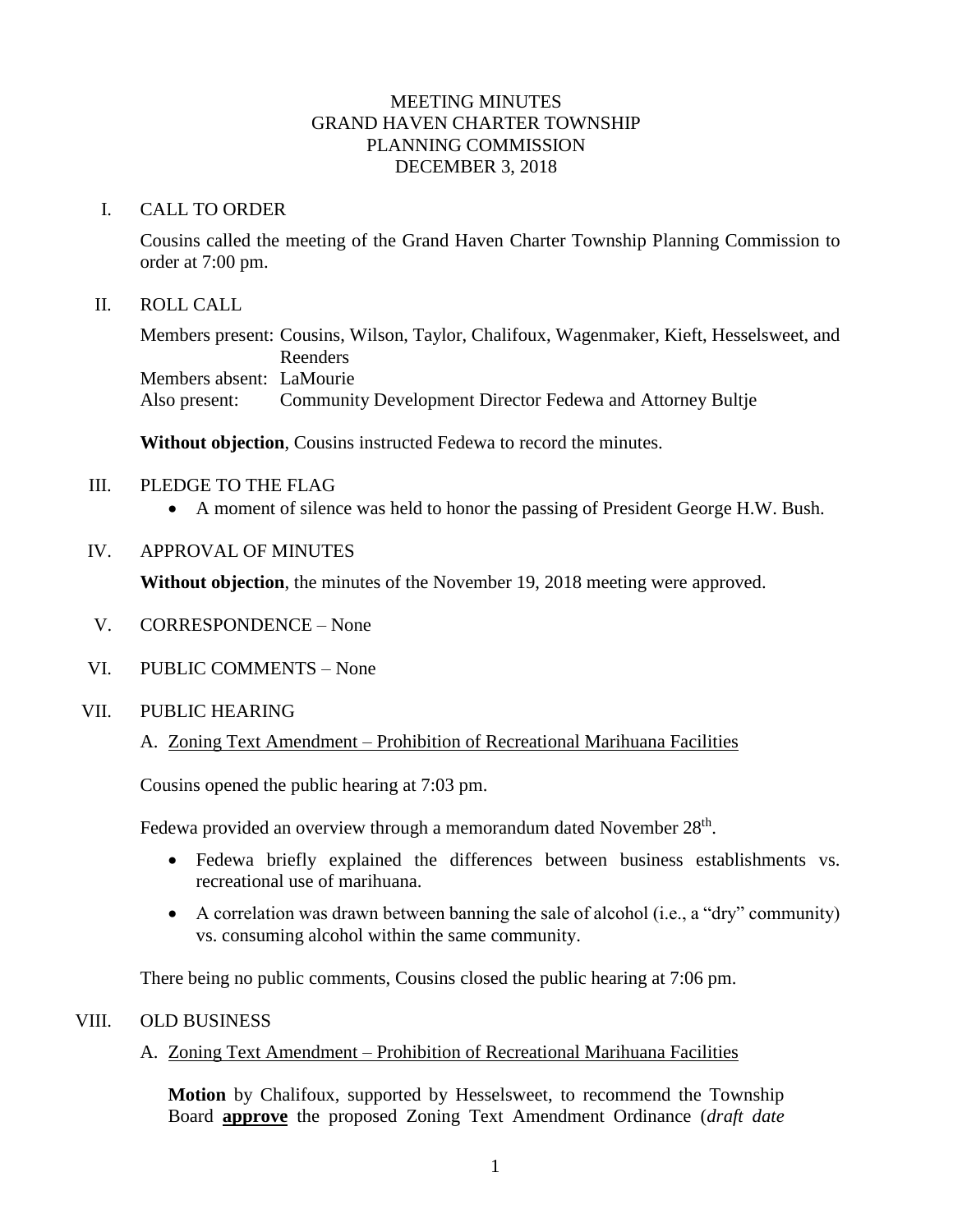*11/28/18*) to add the Prohibition of Recreational Marihuana Establishments to the General Provisions Chapter. **Which motion carried unanimously.**

# IX. NEW BUSINESS

# A. Discussion – Stan Boelkins – Potential of Future Land Development Options

Boelkins offered the following comments:

- When purchased in 2005, the intent was to develop the land as a high-end RV park.
- A Rural Residential zoning classification is desired to develop large home sites.
- Does not intend to extend municipal water or sanitary sewer.
- Provided a site plan that was previously created identifying potential home sites.
- The smaller parcel currently has driveway access to US-31.
- The "trail" on Buchanan would be the approximate location of a private road, which happens to be the same location as a natural gas easement.
- About 10 years ago, approximately 30-acres was divided and sold to a local family.

The Commissioners had the following comments to offer:

- The permissible Agricultural uses were reviewed, and provides over 15 potential land uses.
- Land was purchased while it was zoned Ag, and has been since at least 1994. Land has been master-planned as Ag, since at least 1990.
- More Rural Residential lots would be a better fit than an RV park.
- More diversity in lot sizes is desired.
- The topography and soils prohibit the land from being tilled and used for crops.
- The land has been designated as Ag for at least 25 years and no one has requested a change until now, so the ability of the land to support crops cannot be the primary argument because 15+ other uses are possible.
- More sprawl is created every time the future land use map is amended to allow more residential in an area master-planned for agriculture.
- Possible concerns with changing the master-plan for this area because it may make it difficult to justify changes, or no changes, other properties.
- Fedewa reviewed an email supplied by LaMourie indicating that commercial development would not be appropriate for that location. Previous planning efforts have intentionally prohibited commercial nodes from being created at US-31 intersections. However, is likely to be supportive of a low density residential use.